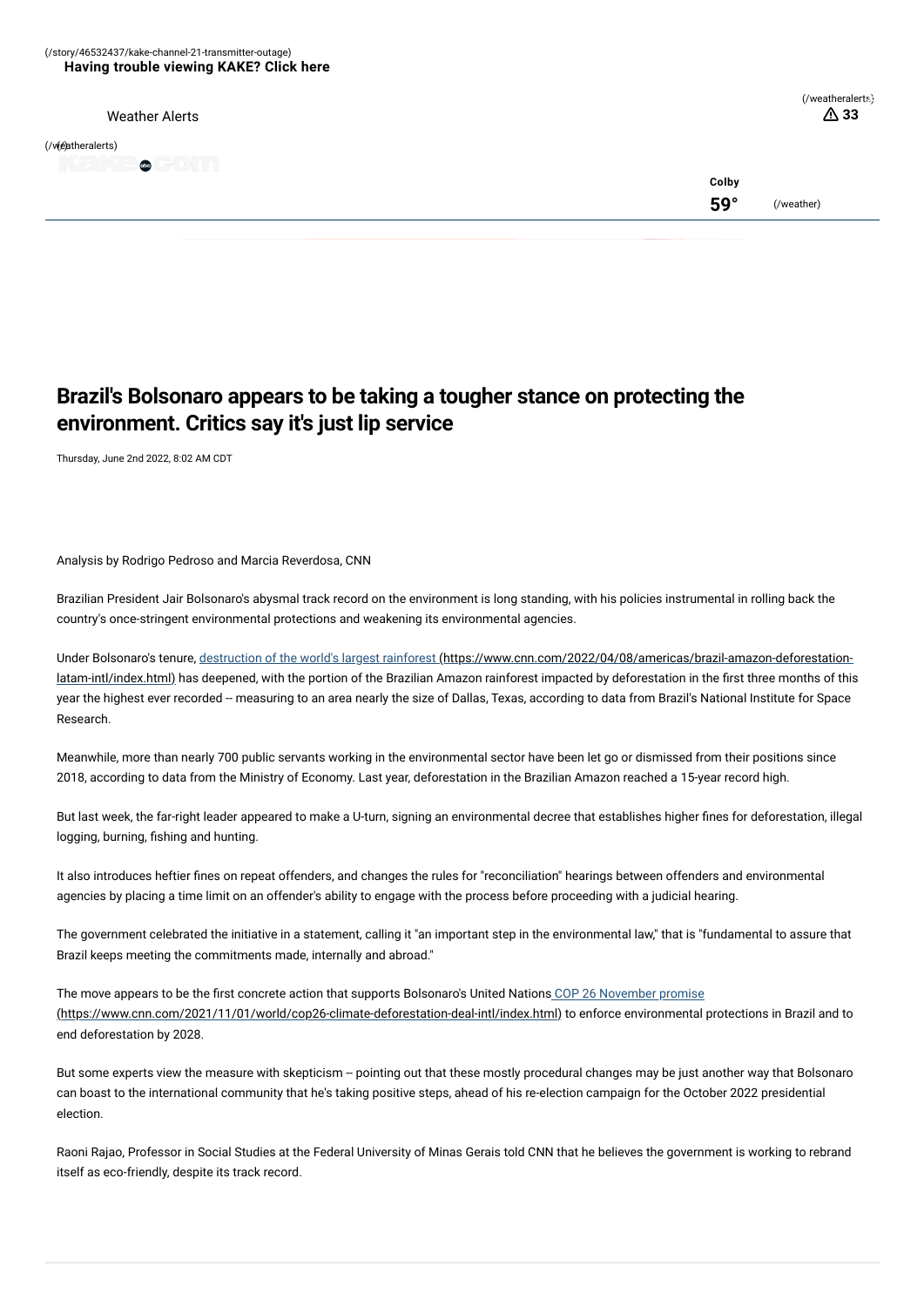

"Although even conservatives recognize that the environmental issue is important, the government manages to convince them (conservative voters) that Brazil is doing a great job in the area," Rajao said.

Those who criticize Bolsonaro's policies, he said, are considered "unpatriotic" in the eyes of the government, who say that "international criticism is (trying) to impede the country´s development."

Brazil's Ministry of the Environment told CNN that the decree is "a normative improvement in the fight against illicit environmental activities." It emphasized that the decree significantly increases fines, and defended environmental reconciliation hearings as helping to ensure "more efficiency" in collecting them.

Since 2019, Bolsonaro has advocated for the practice of reconciliation hearings to speed up the fine process. Prior to the new decree, the environmental agency would have to wait to hear from the offender on whether they wanted to have a hearing to decide if take their case to court -or if they agreed to simply pay the fine. That process could take months -- or even longer, and created a massive backlog. Now, offenders have been given a time limit of up to 20 days to decide, otherwise the judicial process will be carried out without the reconciliation hearing.

But environmental defenders say the option for reconciliation should not exist at all. Experts believe it was created by the Bolsonaro government to give a voice to the offender and to slow down the judicial process.

Raul Valle, director of WWF-Brazil's Social and Environmental Justice program said in a statement that the hearings have achieved the opposite of their proposed objective -- and have instead, practically paralysed the process. He noted the massive backlog of cases that the reconciliation process has created.

"This only increases the feeling of impunity in the Amazon, which, in turn, is an incentive for those who deforest," he said.

From October 2019 to May 2021, nearly all (98%) of the 1,154 environmental infraction notices issued in the Amazon by Brazil's environmental agencies had yet to be settled, according to a report from the Climate Policy Initiative and the WWF, citing data from the federal government.

Meanwhile, an internal document from Ibama, the government's environmental agency, obtained by data journalists from the independent public data agency Fiquem Sabendo, shows that there are more than 37,000 unpaid environmental infringement fines due to expire by 2024, with 5,000 of them due to expire by the end of this year.

"As time passes by, offenders notice that the punishment risk is low and therefore it is worthy to continue using environmental resources without authorization," the Ibama document said.

And, in fact, fewer fines are being issued altogether, said Anne Aimes, Science Director at the Environmental Research Institute of the Amazon (IPAM).

From 2018 -- the year Bolsonaro was elected -- to 2021, the number of fines issued by Brazil's environmental agency Ibama dropped by 40% -- to 2,534 from 4,253.

"Maybe they are trying to show something abroad, but what we see on the ground is the opposite," Aimes said of the decree. Bolsonaro is expected to meet with United States President Joe Biden at this month's Summit of Americas in Los Angeles for their first formal talks.

She added that the government should take a different path if wants to take environmental crime seriously, calling the decree a "façade."